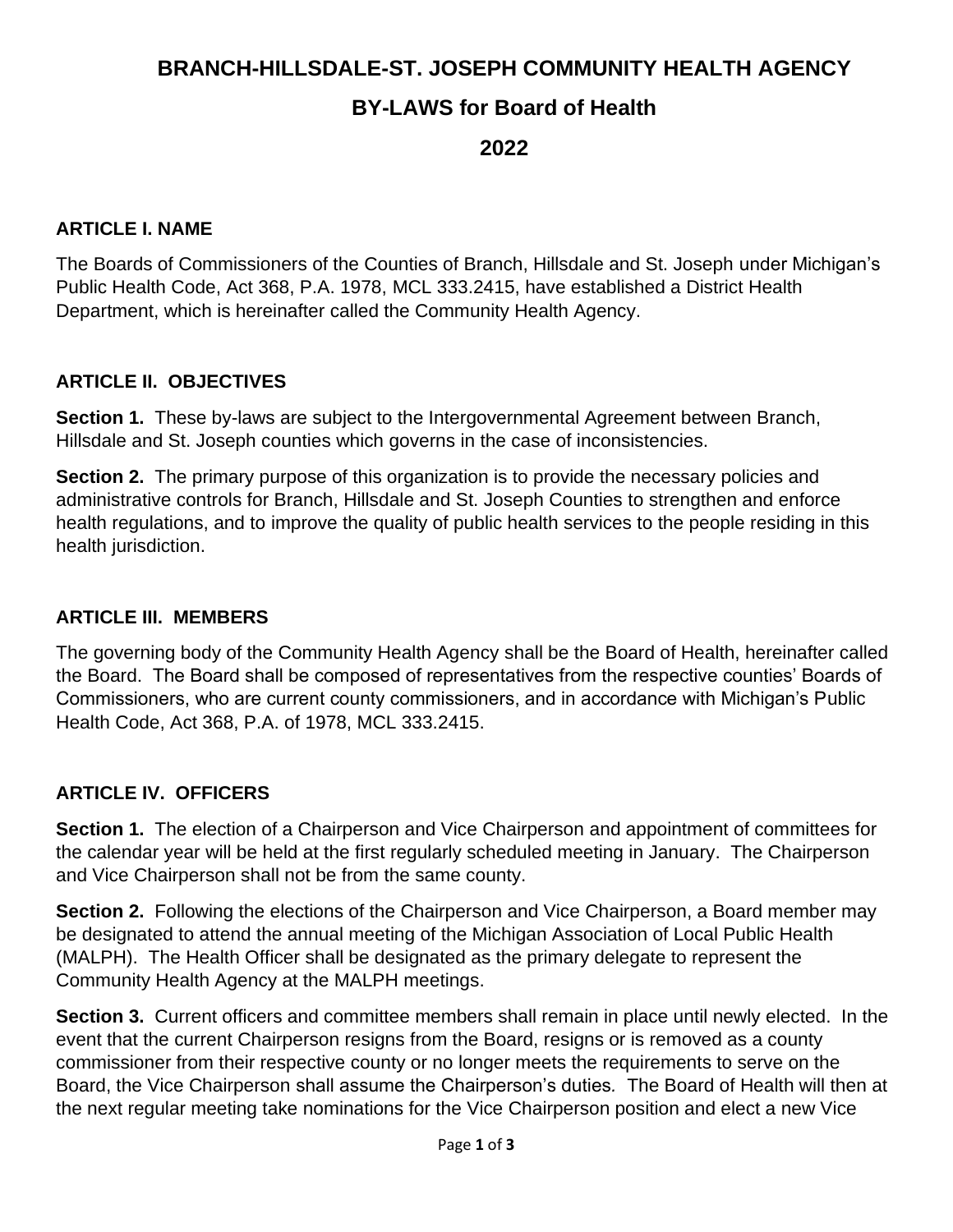Chairperson. As these positions are elected on a rotation between the counties the Vice Chair position will be elected from the commissioners from the county in the next rotation.

## **ARTICLE V. MEETINGS**

**Section 1.** The Board will meet on the fourth Thursday of each month at 9:00 AM unless otherwise determined by the Board. In the event that the Board meets less than once per month, claims may be negotiated, resolved or paid prior to the next Board meeting by the Health Officer and Chairperson of the Board of Health, who shall report the action to the Board at its next regular meeting as outlined in Michigan's Public Health Code, Act 368, P.A. 1978, MCL 333.2415.

**Section 2.** The agenda for each Board meeting shall be set by the Health Officer in consultation with the Chairperson of the Board. An individual wishing to suggest a topic for discussion at a Board meeting shall submit a written request for consideration to the Chairperson of the Board at least ten (10) days prior to the meeting. The request shall include the subject matter, estimate time needed, individual(s) to appear and contact information of the requestor.

**Section 3.** For the purpose of public participation during public hearings or during the public comment portion of a meeting, every speaker prior to the beginning of the meeting is requested but not required to provide the Board with his or her name, address and subject to be discussed. Each speaker will be allowed to speak for no more than three (3) minutes at each public comment opportunity.

**Section 4.** The Board shall abide by requirements of Michigan's Open Meetings Act.

**Section 5.** Special meetings of the Board of Health or its Committees may be held at any time upon call of the Chairperson by providing just purpose and giving at least 18 hours' notice.

**Section 6.** Voting for the expenditure of funds, the adoption of a resolution or ordinance shall be by a roll-call vote. All other votes shall be by voice vote.

**Section 7.** Meetings will be conducted according to the latest edition of Roberts' Rules of Order.

## **ARTICLE VI. QUORUM**

Four (4) members of the Board shall constitute a quorum for the transaction of business.

### **ARTICLE VII. COMMITTEES**

**Section 1.** The Finance Committee and the Program, Policy and Appeals Committee shall be two (2) standing committees established by the Board. The Board may, from time to time, establish special committees and/or additional standing committees for other matters of concern to the Community Health Agency.

**Section 2.** The Board Chairperson, with the approval of the Board, shall appoint a representative from each county to the Finance Committee and to the Program, Policy and Appeals Committee. Appointments to committees shall be made annually.